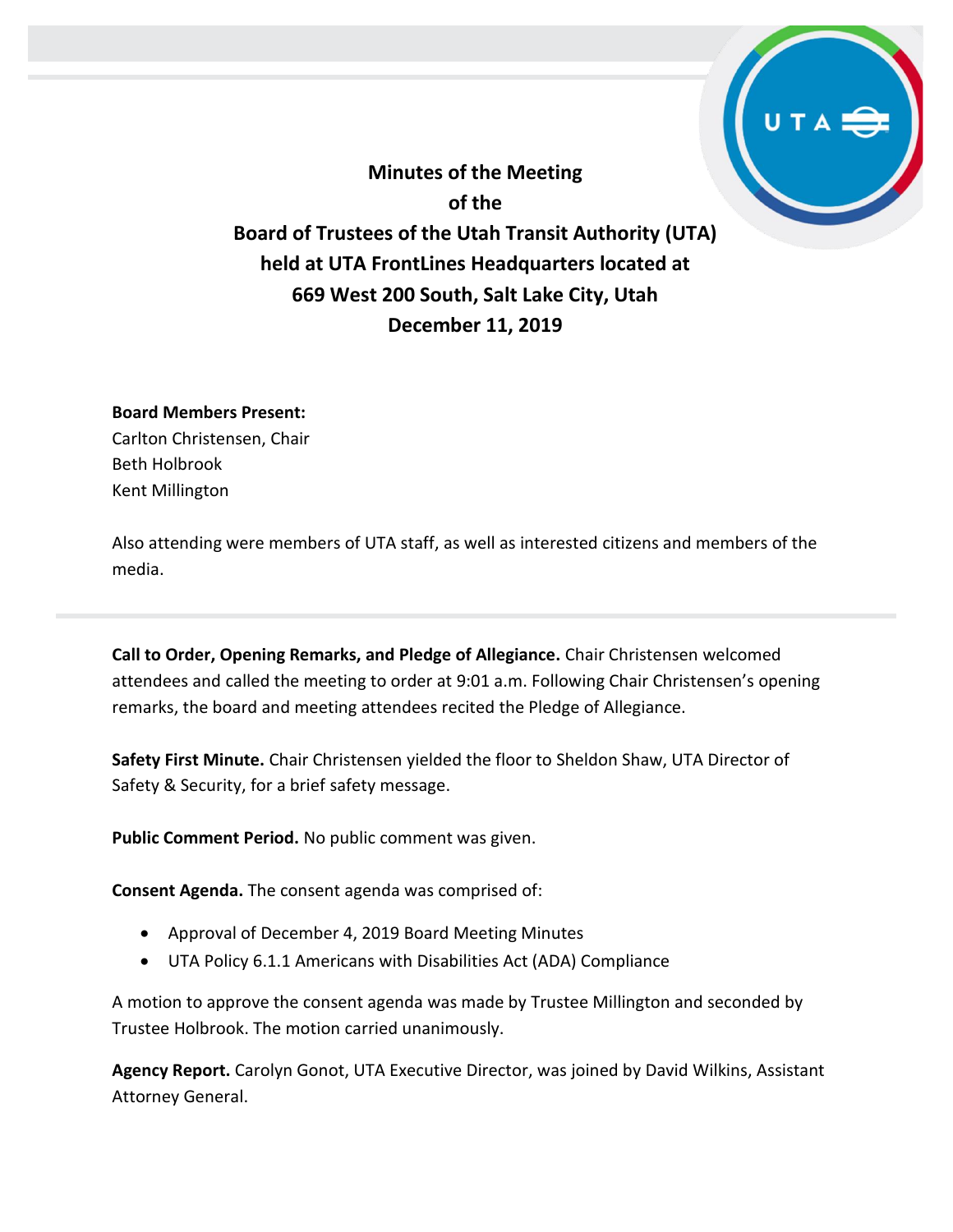Ms. Gonot spoke about the launch of ski bus service in Salt Lake County and said ski bus service to resorts in the other counties in UTA's service area would begin later in December.

Ms. Gonot also spoke about the replacement of the paint booth at UTA's Meadowbrook facility. Unforeseen site conditions have required change orders that have increased the cost of installing the booth, pushing the cost of installation from the original contract price of \$166,428 to over \$200,000, which is the threshold for contracts requiring board approval. Ms. Gonot said staff does not want to delay the installation and is planning to move forward on the work, but will bring approval of the contract and its associated change orders to the board in January.

Mr. Wilkins introduced Tim Merrill, who will be joining the Office of the Attorney General and will be assigned to UTA. Mr. Merrill will be working closely with the real estate group on matters related to land use and transit-oriented development.

**R2019-12-01 Resolution Giving Notice and Setting Regular Meeting Dates for Calendar Year 2020.** Chair Christensen indicated the board will continue to meet on a regular basis in 2020.

A motion to approve R2019-12-01 was made by Trustee Holbrook and seconded by Trustee Millington. The motion carried unanimously, with aye votes from Trustee Holbrook, Trustee Millington, and Chair Christensen.

# **Contracts, Disbursements, and Grants.**

**Contract: Bulk Purchases of Diesel Fuel and Unleaded Gasoline (Kellerstrass Oil).** Todd Mills, UTA Sr. Supply Chain Manager, was joined by Brian Motes, UTA Procurement & Contracts Specialist. Mr. Mills explained the five-year contract, which is based on a competitive procurement to deliver bulk diesel fuel and unleaded gasoline to all UTA fueling locations. Discussion ensued. Questions on the monitoring of fuel tanks, type of diesel fuel, and contingencies in the contract for spikes in oil prices were posed by the board and answered by staff.

A motion to approve the contract was made by Trustee Millington and seconded by Trustee Holbrook. The motion carried unanimously.

**Contract: Real Estate Purchase Contract for Right of Way Preservation (1200 W 1100 S, Brigham City).** Paul Drake, UTA Sr. Manager of Real Estate & Transit-Oriented Development, was joined by Spencer Burgoyne, UTA Manager of Property Administration. Mr. Drake described the contract for the purchase of a 10-acre property in Brigham City to preserve right of way for future transit expansion. Discussion ensued.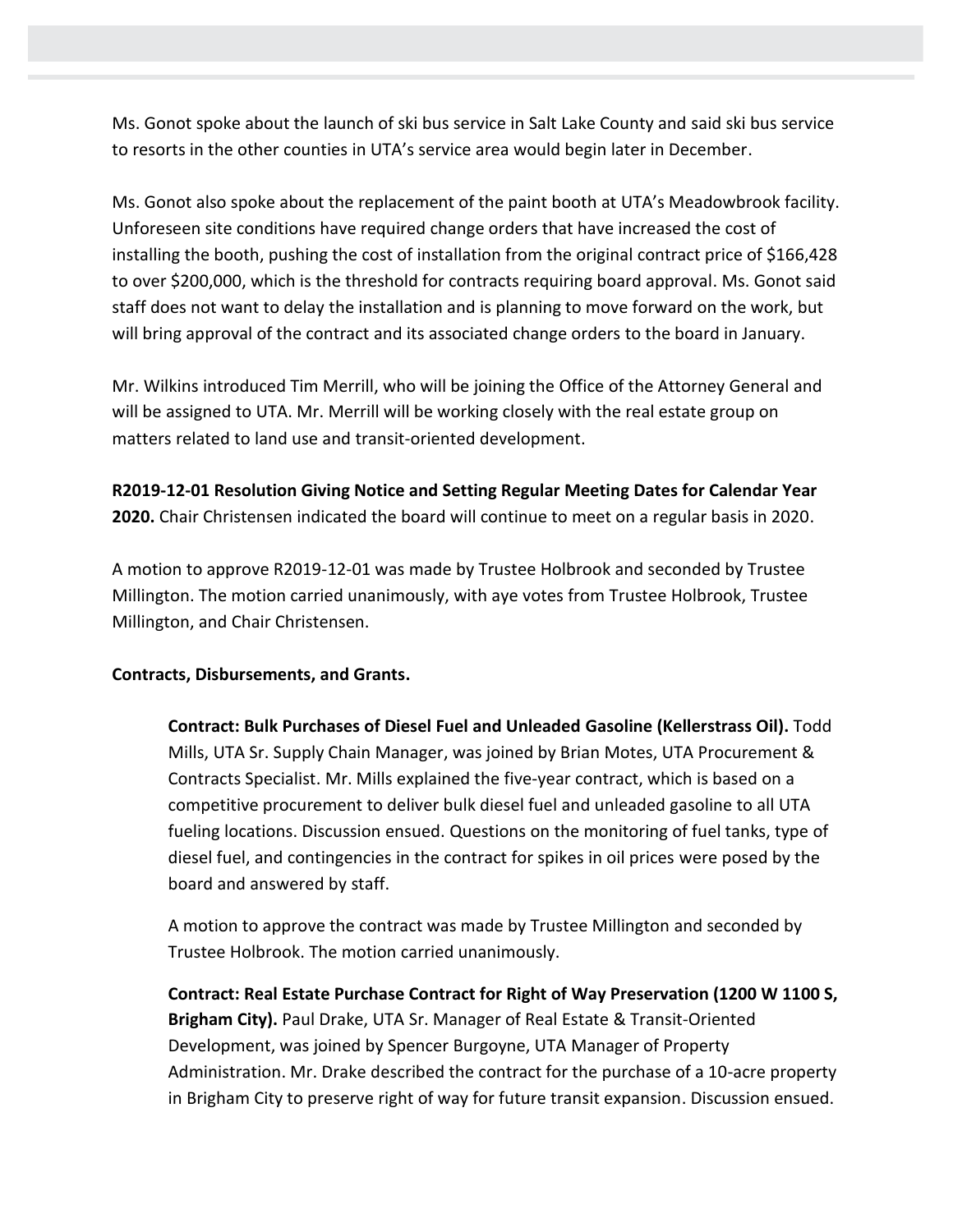Questions on the prioritization of property purchases and potential for transit-oriented development at the Brigham City site were posed by the board and answered by staff.

A motion to approve the contract was made by Trustee Holbrook and seconded by Trustee Millington. The motion carried unanimously.

**Contract: Real Estate Purchase Contract for Street Right of Way (1341 Country Hills Drive, Ogden).** Mr. Drake summarized the contract for the purchase of property in Ogden needed for the Ogden-Weber State University bus rapid transit system. Discussion ensued. A question on the escrow account for roof repairs was posed by the board and answered by staff.

A motion to approve the contract was made by Trustee Holbrook and seconded by Trustee Millington. The motion carried unanimously.

**Pre-Procurement: Financial Auditing Firm.** Mr. Mills was joined by Troy Bingham, UTA Comptroller. Mr. Mills spoke about the agency's intent to procure a five-year contract for financial services to perform annual financial audits, as well as other required single audits and pension audits. Discussion ensued. Questions on including audit firm ratings in the procurement and best practice for selecting new auditors were posed by the board and answered by staff.

**Grant Opportunity: CMAQ/STP/TAP WFRC Concept Report Submittals for Salt Lake City/West Valley Urbanized Area.** Mary DeLoretto, UTA Acting Chief Service Development Officer, was joined by Alma Haskell, UTA Grants Development Administrator. Ms. DeLoretto explained that UTA will be applying for or supporting several CMAQ/STP/TAP (Federal Highway Congestion Mitigations-Air Quality / Surface Transportation Program / Transportation Alternatives Program) projects in the Salt Lake City/West Valley urbanized area:

- 1. CMAQ: On-Route Electric Bus Charging Infrastructure
- 2. STP: Bus Stop Improvements
- 3. TAP: Bike Capacity on Transit
- 4. STP: Salt Lake Central Parking Structure
- 5. STP: On-Board Technology System

It was noted that UTA is also planning to submit a request for funds with support from the Utah Department of Transportation for bus equipment related to traffic signal priority. (This is a change from the information contained in the meeting packet.)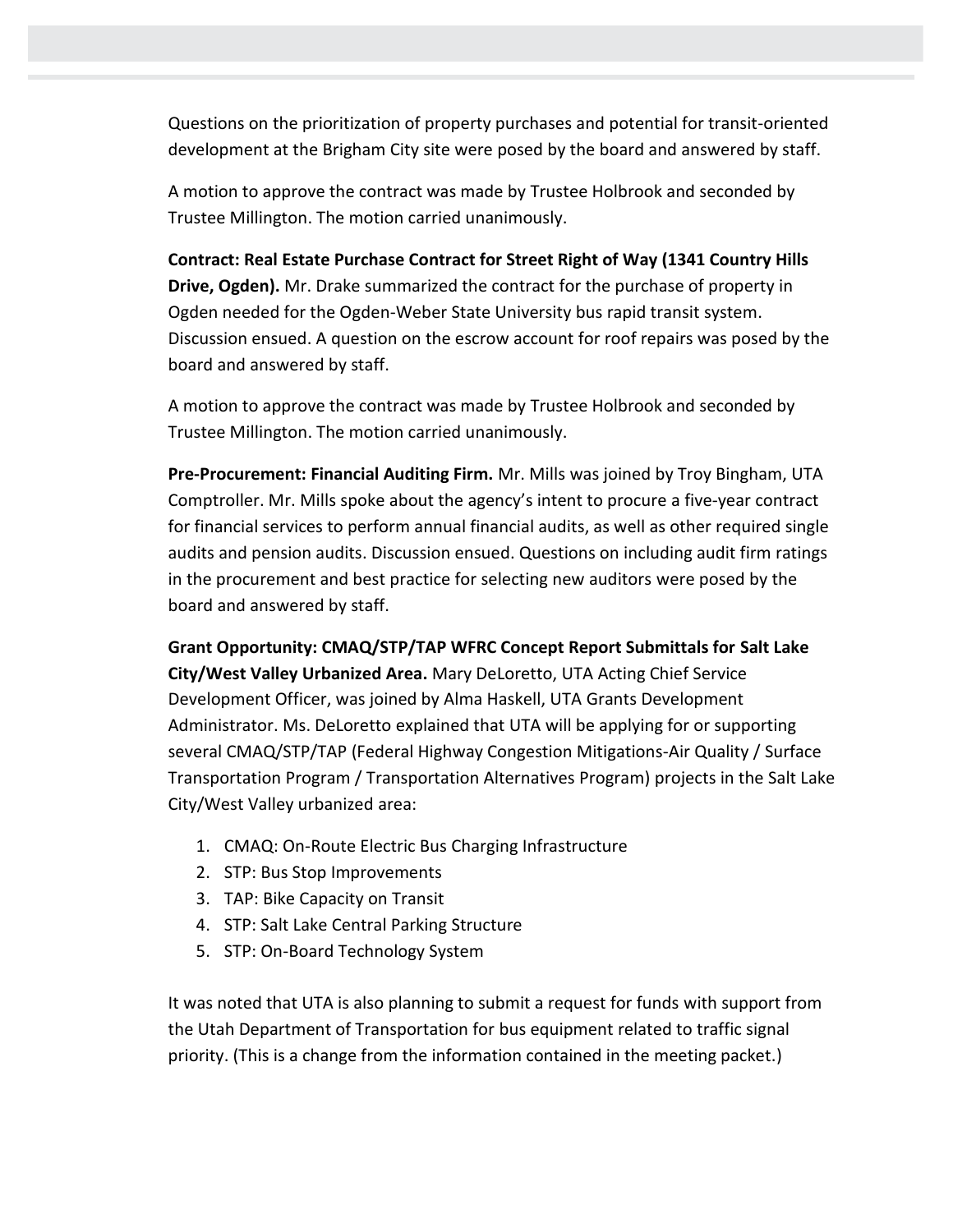Discussion ensued. Questions on locations for electric vehicle charging stations and land available for parking at Salt Lake Central Station were posed by the board and answered by staff.

### **Service and Fare Approvals.**

**Fare Revenue Contract: Intermountain Healthcare ECO Contract.** This item was deferred to a future meeting.

## **Discussion Items.**

**Sixth Amendment of the Authority's 2019 Budget.** Bob Biles, UTA Chief Financial Officer, was joined by Ms. DeLoretto. Mr. Biles summarized the proposed amendment, which reallocates funds from ten capital projects to eleven capital projects in the authority's budget. He noted the amended items result in a net zero change to the overall budget. Discussion ensued. Questions on the TRAX curve replacement and Union Building items were posed by the board and answered by staff.

**Agency 2020 Final Budget.** Mr. Biles gave an overview of the agency's 2020 final budget and provided detail on adjustments made to the 2020 final budget as compared to the 2020 tentative budget. Discussion ensued. A question on additional headcount was posed by the board and answered by staff.

**2020 Service Plan.** Laura Hanson, UTA Director of Planning, was joined by Eric Callison, UTA Manager of Service Planning. Ms. Hanson delivered a presentation on UTA's 2020 Service Plan, including utilization of new funding for service and system improvements slated for implementation in August 2020. Discussion ensued. Questions on half trips, data from the microtransit pilot, recommendations from the microtransit pilot, bus stop improvement criteria, and ratio of route modifications for Salt Lake City to Salt Lake County were posed by the board and answered by staff.

# **Other Business.**

**Next Meeting.** The next meeting of the board will be on Wednesday, December 18, 2019 at 9:00 a.m.

**Closed Session.** Chair Christensen indicated there was a need for a closed session to discuss collective bargaining and pending or reasonably imminent litigation. A motion for a closed session was made by Trustee Holbrook and seconded by Trustee Millington. The motion carried unanimously and the board entered closed session at 10:04 a.m.